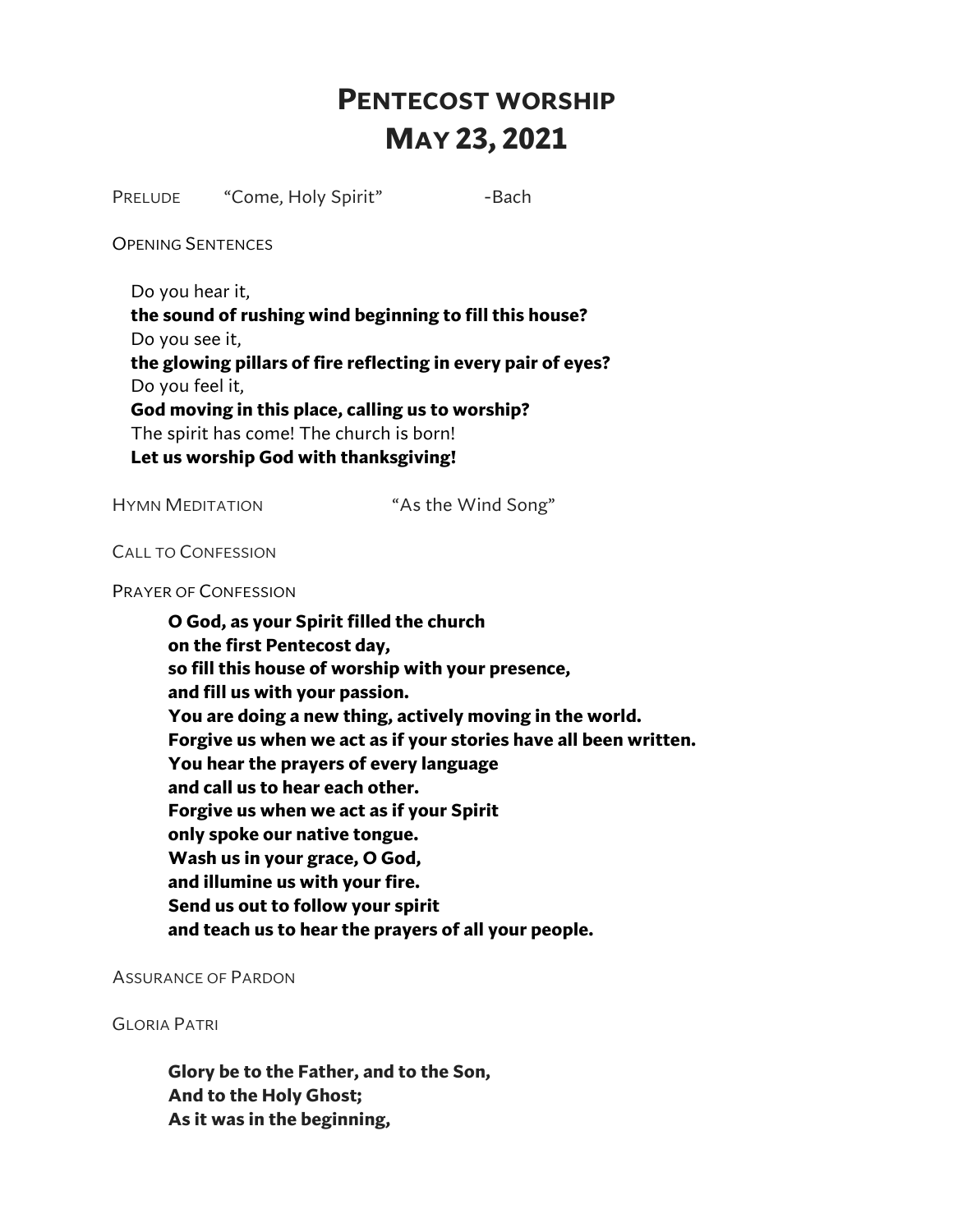# **Is now, and ever shall be, World without end. Amen.**

| <b>HANDBELL VOLUNTARY</b>  |                                                                                                                                                                                                                                                                                                                                                                                                                                                                                                                                                                                              | "Gentleness"                                  | -Mallory |  |
|----------------------------|----------------------------------------------------------------------------------------------------------------------------------------------------------------------------------------------------------------------------------------------------------------------------------------------------------------------------------------------------------------------------------------------------------------------------------------------------------------------------------------------------------------------------------------------------------------------------------------------|-----------------------------------------------|----------|--|
|                            |                                                                                                                                                                                                                                                                                                                                                                                                                                                                                                                                                                                              | <b>CONFIRMATION OF ELIZABETH HEERDT</b>       |          |  |
| PRESENTATION               |                                                                                                                                                                                                                                                                                                                                                                                                                                                                                                                                                                                              |                                               |          |  |
| Elder:                     | Elizabeth Heerdt is presented by the session<br>for the reaffirmation of the baptismal covenant.                                                                                                                                                                                                                                                                                                                                                                                                                                                                                             |                                               |          |  |
|                            | She now desires to profess her faith publicly<br>and to accept greater responsibility<br>in the life of the church and God's mission in the world.                                                                                                                                                                                                                                                                                                                                                                                                                                           |                                               |          |  |
| Pastor:                    | We rejoice that you now desire to declare your faith<br>and to share with us in our common ministry.<br>In Baptism you were joined to Christ<br>And made a member of his body.<br>In the community of the people of God<br>you have learned of God's<br>purpose for you and for all creation.<br>You have been nurtured at the table of our Lord<br>and called to witness to the gospel of Jesus Christ.<br>You are citizens with the saints<br>and members of the household of God,<br>built upon the foundation of apostles and prophets,<br>with Christ Jesus himself as the cornerstone. |                                               |          |  |
| <b>PROFESSION OF FAITH</b> |                                                                                                                                                                                                                                                                                                                                                                                                                                                                                                                                                                                              |                                               |          |  |
| Pastor:                    | Trusting in the gracious mercy of God,<br>do you turn from the ways of sin                                                                                                                                                                                                                                                                                                                                                                                                                                                                                                                   | and renounce evil and its power in the world? |          |  |
|                            | I do.                                                                                                                                                                                                                                                                                                                                                                                                                                                                                                                                                                                        |                                               |          |  |
| Pastor:                    | Who is your Lord and Savior?                                                                                                                                                                                                                                                                                                                                                                                                                                                                                                                                                                 |                                               |          |  |
|                            | Jesus Christ is my Lord and Savior.                                                                                                                                                                                                                                                                                                                                                                                                                                                                                                                                                          |                                               |          |  |
| Pastor:                    | Will you be Christ's faithful disciple,                                                                                                                                                                                                                                                                                                                                                                                                                                                                                                                                                      | Obeying his word and showing his love?        |          |  |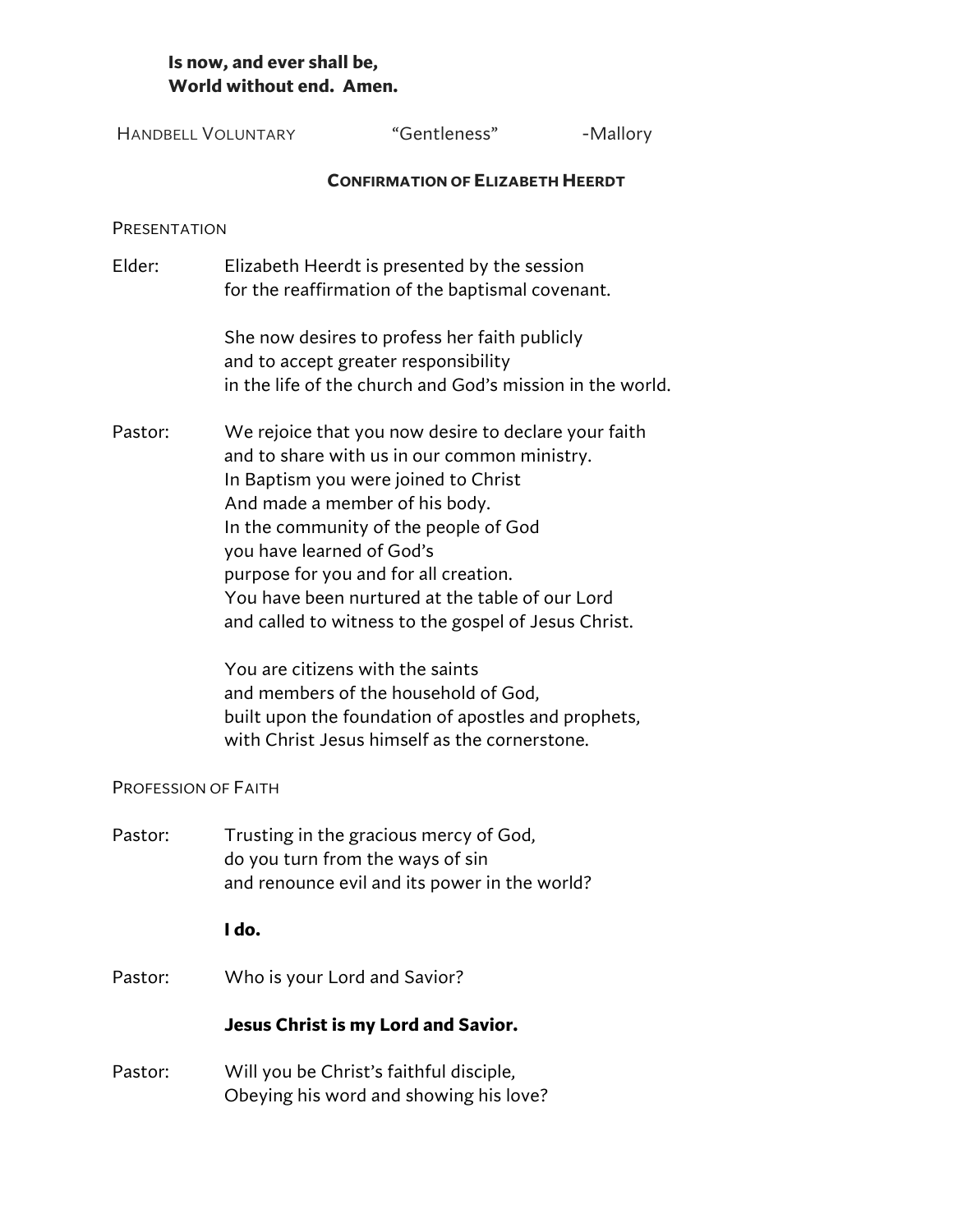# **I will, with God's help.**

Pastor: Will you devote yourself to the church's teaching and fellowship, to the breaking of bread and the prayers?

# **I will, with God's help.**

Pastor: Gracious God, by water and the Spirit You claimed us as your own, cleansing us from sin, and giving us new life. You made us members of your body, the church, calling us to be your servants in the world. Renew in Elizabeth the covenant your made in her baptism. Continue the good work you have begun in her. Send her forth by the power of your Spirit to love and serve you with joy, and to strive for justice and peace in all the earth, in the name of Jesus Christ our Lord. **Amen.**

LAYING ON OF HANDS AND ANOINTING

Pastor: O Lord, uphold Elizabeth by your Holy Spirit. Daily increase in her your gifts of grace: the spirit of wisdom and understanding, the spirit of counsel and might, the spirit of knowledge and the fear of the Lord, the spirit of joy in your presence, both now and forever. **Amen.**

> Elizabeth, remember your baptism and be thankful, and know that the Holy Spirit is a work within you.

# **Thanks be to God.**

## **WELCOME**

- Elder: Elizabeth, by professing your faith publicly, you have expressed your intention to grow in the covenant God made with you in your baptism. May the Spirit continue to strengthen and sustain you in worship and mission of the church. **Amen. Alleluia!**
- Pastor: The peace of Christ be with you.
- All: **And also with you.**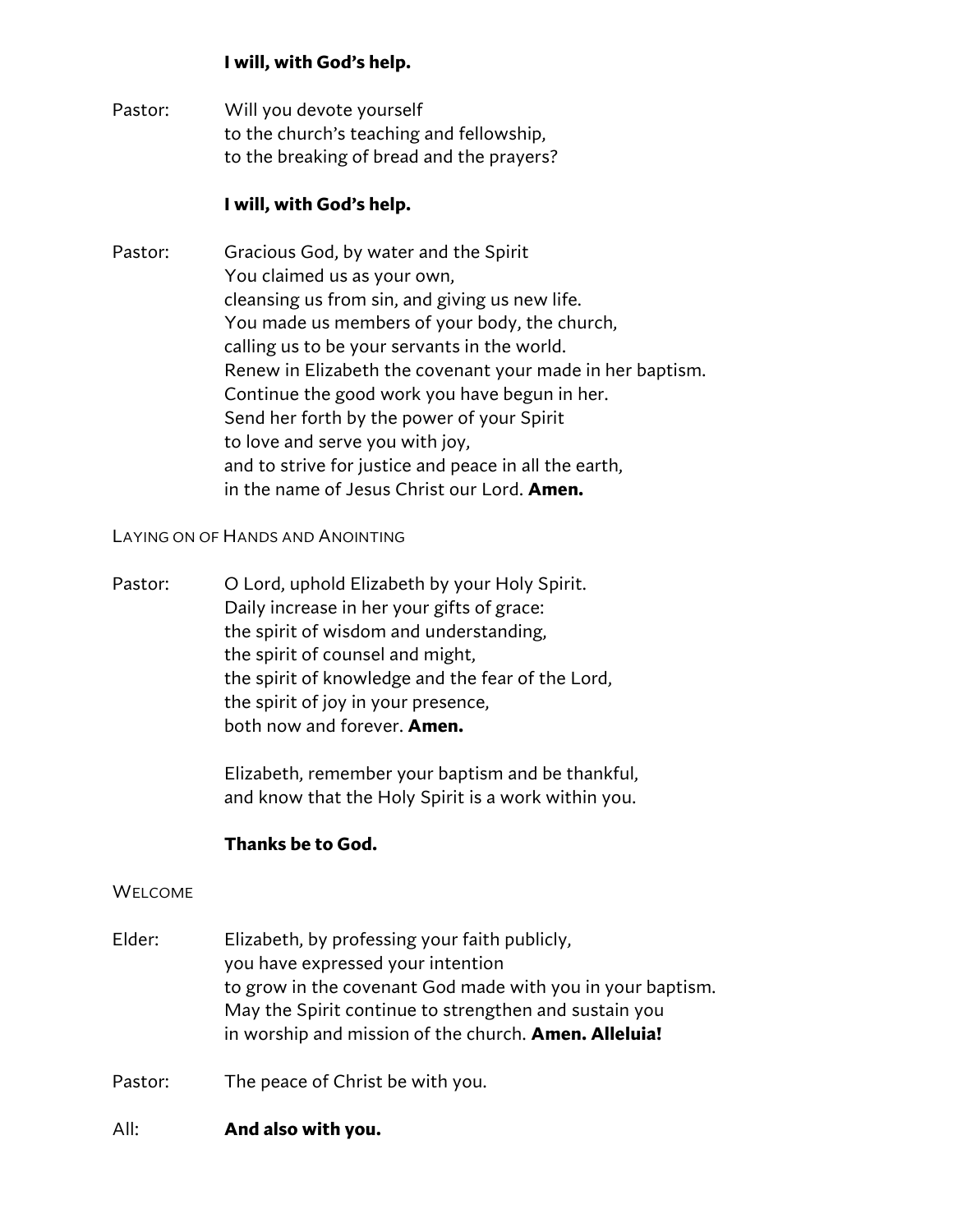FIRST READING: Psalm 104:24-34, 35b -Elizabeth Heerdt

SECOND READING: Acts 2:1–21

**SERMON** 

THE PASTORAL PRAYER

HYMN # 469 "Lord, Listen to Your Children Praying"

 Lord, listen to your children praying, Lord, send your Spirit in this place. Lord, listen to your children praying. Send us love; send us power; send us grace. *(sung 2X)*

#### **HOLY COMMUNION**

#### INVITATION TO THE TABLE

This is the joyful feast of the people of God! People will come from north and south and from east and west to sit at the table in the kingdom of God.

According to Luke, when our risen Lord was at table with his disciples, he took bread, blessed and broke it, and gave it to them. Then their eyes were opened, and they recognized him.

This is the Lord's Table. Our Savior invites those who trust him to share the feast that he has prepared.

#### PRAYER OF GREAT THANKSGIVING

The Lord be with you. **And also with you.**  Lift up your hearts. **We lift them up to the Lord.**  Let us give thanks to the Lord our God. **It is right to give our thanks and praise.**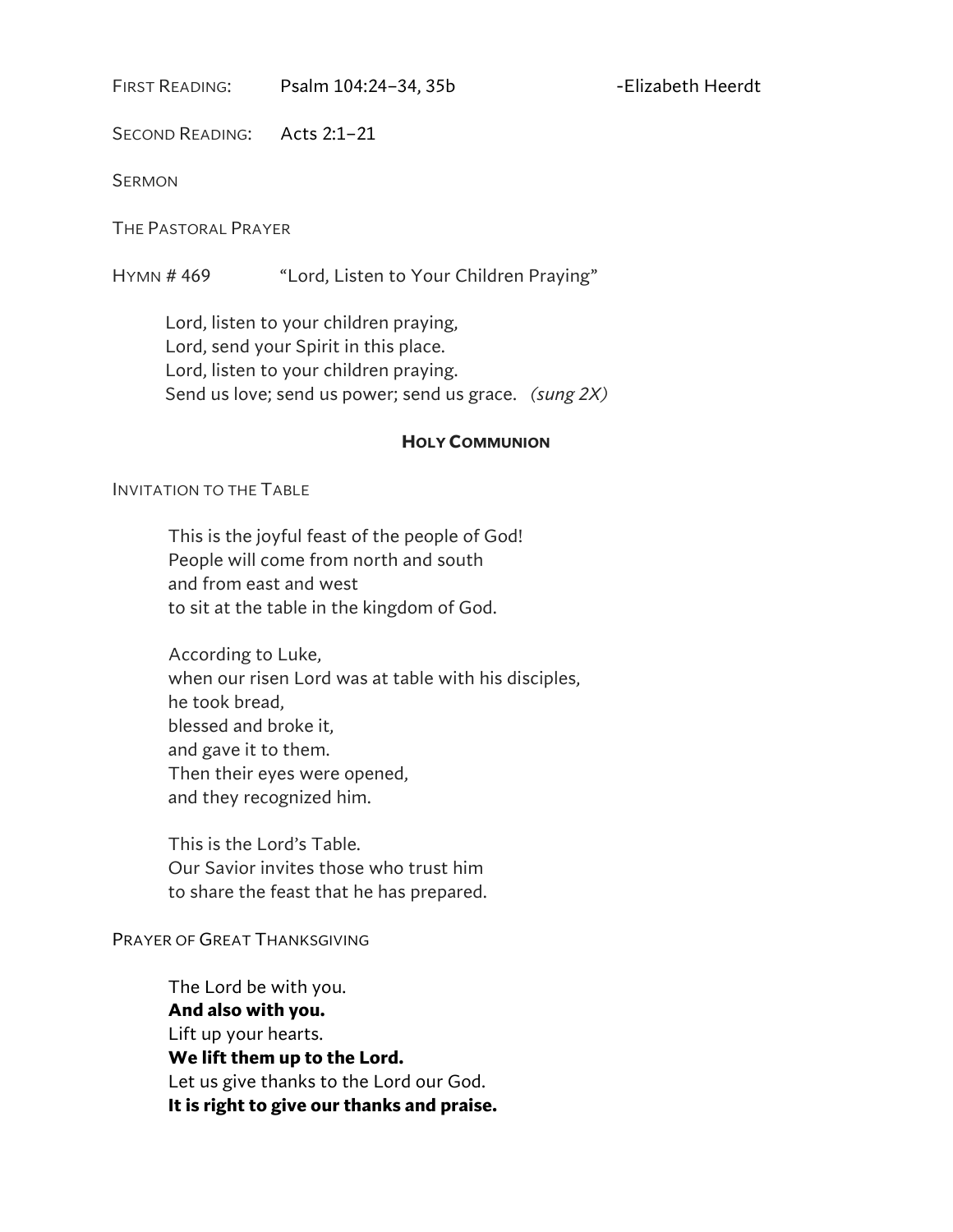Praise to you, O God, for all your works. You created the world and called it good and made us in your image to live together in love. You made a covenant with us, and even when we turned from you, you remained ever faithful.

Therefore with all creation we sing your praise:

### **Holy, holy, holy Lord, God of power and might, heaven and earth are full of your glory. Hosanna in the highest.**

## **Blessed is he who comes in the name of the Lord. Hosanna in the highest.**

Thank you O God, for sending us your Son. He lived among us and told your story. He healed the sick and welcomed sinners. He shared our pain and died our death, then rose to new life that we might live, and all creation be restored.

We give thanks that the Lord Jesus, on the night before he died, took bread, and after giving thanks to you, he broke it, and gave it to his disciples, saying: Take, eat. This is my body, given for you. Do this in remembrance of me.

In the same way Jesus took the cup, saying: This cup is the new covenant sealed in my blood, shed for you for the forgiveness of sins. Whenever you drink it, do this in remembrance of me.

Remembering your boundless love revealed to us in Jesus Christ, we break bread and share the cup, giving ourselves to you to live for him in joy and praise.

# Great is the mystery of faith: **Christ has died, Christ is risen, Christ will come again.**

Gracious God, pour out your Holy Spirit upon us and upon these your gifts of bread and wine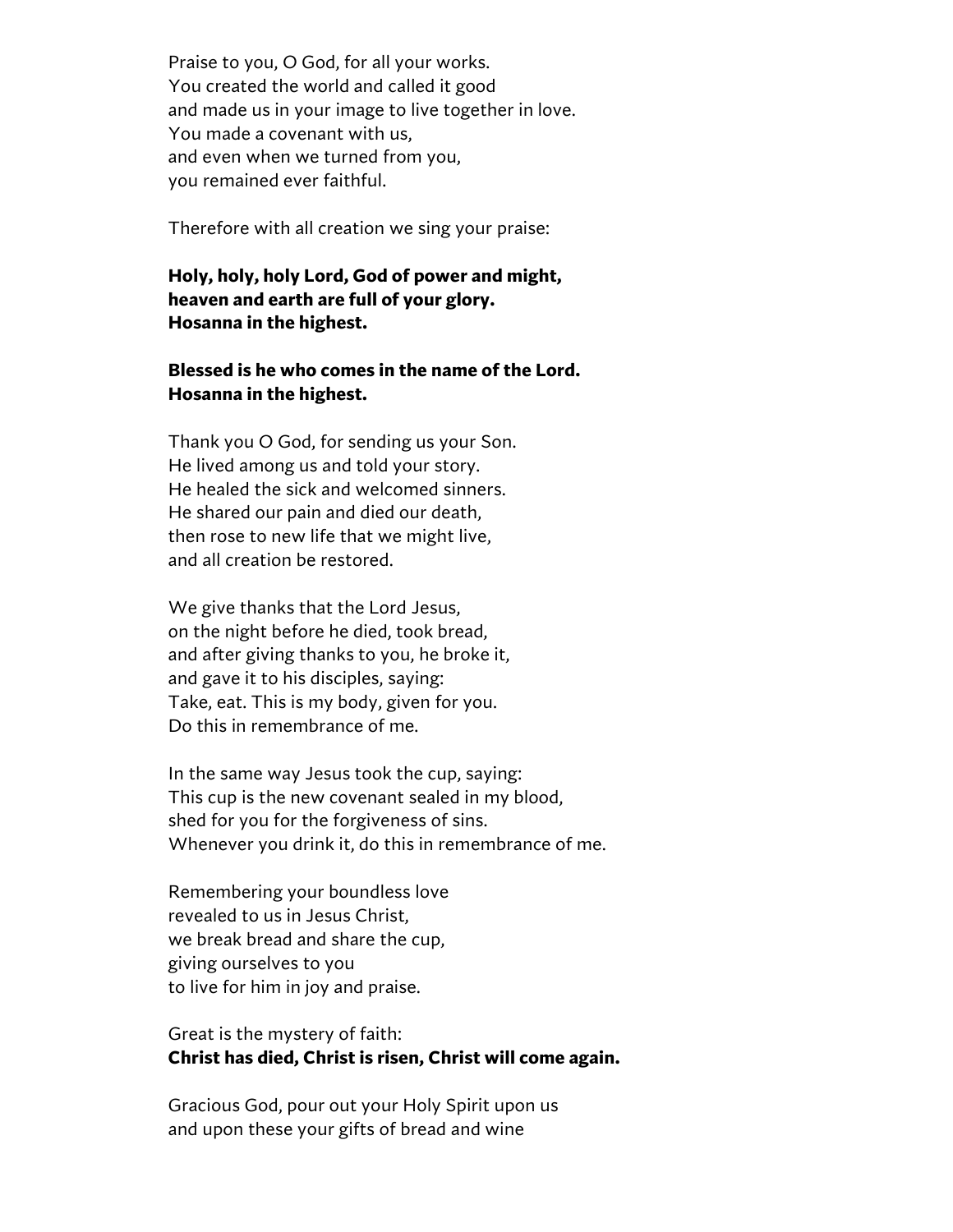that they may be for us the body and blood of Christ and that we may be his body for the world.

By your Spirit unite us with Christ and one another until we feast with him and with all your saints in your eternal realm of justice and peace.

Through Christ, with Christ, in Christ, in the unity of the Holy Spirit, all glory and honor are yours, almighty God, now and forever. **Amen.**

#### LORD'S PRAYER

**Our Father which art in heaven, Hallowed be thy name. Thy kingdom come, Thy will be done in earth, as it is in heaven. Give us this day our daily bread. And forgive us our debts, as we forgive our debtors. And lead us not into temptation, but deliver us from evil: For thine is the kingdom, and the power, and the glory, for ever. Amen.**

BREAKING OF THE BREAD

The gifts of God for the people of God. **Thanks be to God.**

**COMMUNION** 

PRAYER AFTER COMMUNION

Bless the Lord, O my soul; **and all that is within me, bless God's holy name.**

Bless the Lord, O my soul; **and forget not all God's benefits.**